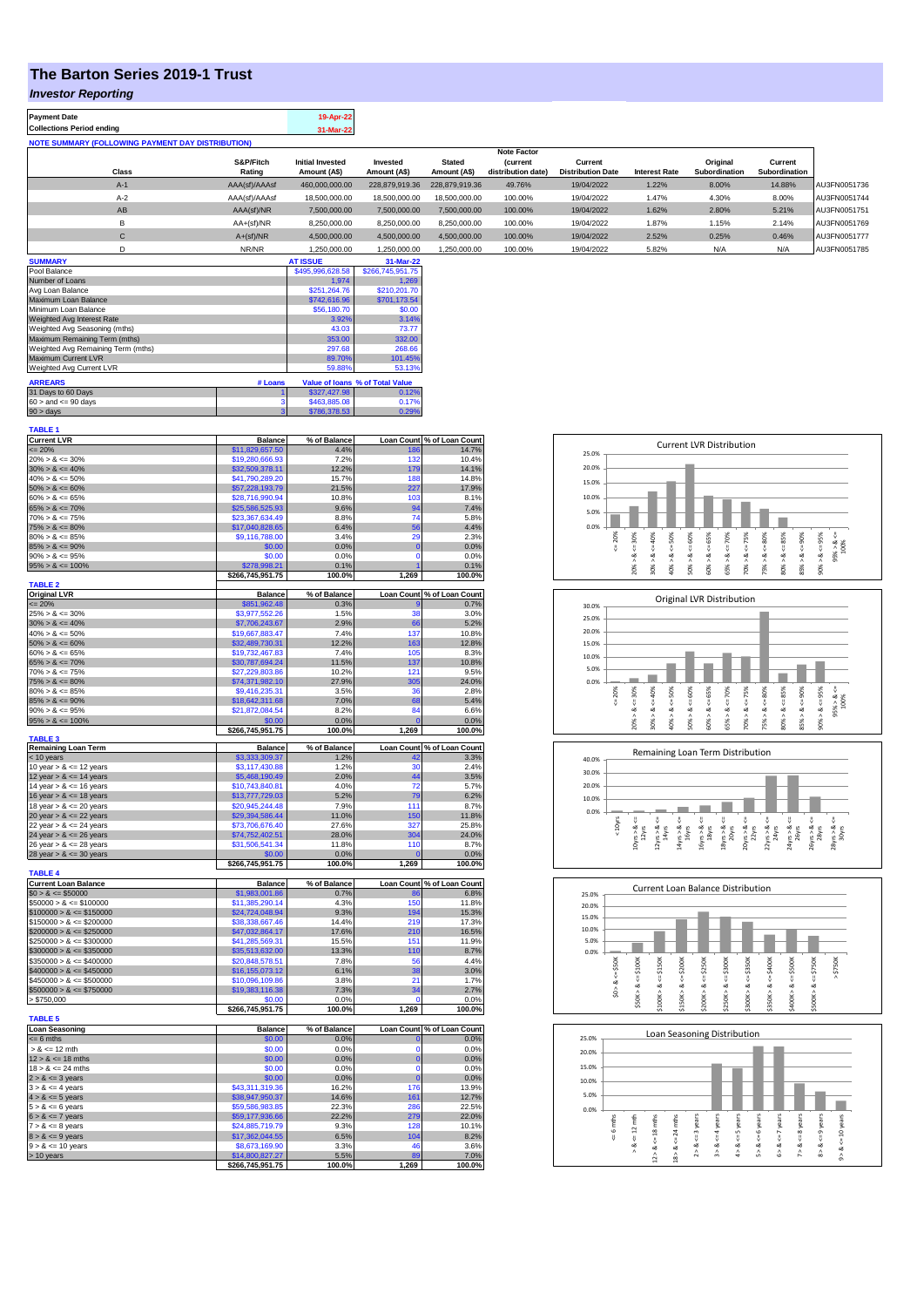## **The Barton Series 2019-1 Trust**

## *Investor Reporting*

| <b>Payment Date</b>                              |                                     | 19-Apr-22                |                   |                                     |
|--------------------------------------------------|-------------------------------------|--------------------------|-------------------|-------------------------------------|
| <b>Collections Period ending</b>                 |                                     |                          |                   |                                     |
| TABLE <sub>6</sub>                               |                                     | 31-Mar-22                |                   |                                     |
|                                                  | <b>Balance</b>                      | % of Balance             | <b>Loan Count</b> | % of Loan Count                     |
| Postcode Concentration (top 10 by value)<br>2615 | \$5,611,583,67                      | 2.1%                     | 27                | 2.1%                                |
| 2611                                             | \$5,353,706.57                      | 2.0%                     | 17                | 1.3%                                |
| 2914                                             | \$4.861.885.11                      | 1.8%                     | 17                | 1.3%                                |
| 5114                                             | \$4,462,861.57                      | 1.7%                     | 23                | 1.8%                                |
| 2620                                             | \$4,356,640.10                      | 1.6%                     | 18                | 1.4%                                |
| 5162                                             | \$4,196,369.42                      | 1.6%                     | 26                | 2.0%                                |
|                                                  |                                     |                          |                   |                                     |
| 2617<br>5158                                     | \$4,128,540.89<br>\$3,428,816.42    | 1.5%<br>1.3%             | 18<br>19          | 1.4%<br>1.5%                        |
|                                                  |                                     |                          |                   | 1.2%                                |
| 5169                                             | \$3,245,328.10<br>\$3,100,857.90    | 1.2%<br>1.2%             | 15<br>18          | 1.4%                                |
| 2650                                             |                                     |                          |                   |                                     |
| <b>TABLE 7</b>                                   |                                     |                          |                   |                                     |
| <b>Geographic Distribution</b>                   | <b>Balance</b>                      | % of Balance             |                   | Loan Count % of Loan Count          |
| <b>Australian Capital Territory</b>              | \$47,891,922.04                     | 18.0%                    | 211               | 16.6%                               |
| New South Wales                                  | \$35,495,321.16                     | 13.3%                    | 162               | 12.8%                               |
| Northern Territory                               | \$975,084.01                        | 0.4%                     | 3                 | 0.2%                                |
| Queensland                                       | \$2,743,228.55                      | 1.0%                     | 13                | 1.0%                                |
| South Australia                                  | \$117,955,487.18                    | 44.2%                    | 636               | 50.1%                               |
| Tasmania                                         |                                     | 0.2%                     | з                 | 0.2%                                |
| Victoria                                         | \$605,634.45                        | 4.1%                     | 39                | 3.1%                                |
|                                                  | 10,808,794.72                       |                          |                   |                                     |
| Western Australia                                | \$50,270,479.64                     | 18.8%                    | 202               | 15.9%                               |
|                                                  | \$266,745,951.75                    | 100.0%                   | 1,269             | 100.0%                              |
| <b>TABLE 8</b>                                   |                                     |                          |                   |                                     |
| Metro/Non-Metro/Inner-City                       | <b>Balance</b>                      | % of Balance             | <b>Loan Count</b> | % of Loan Count                     |
| Metro                                            | \$211,722,852.09                    | 79.4%                    | 990               | 78.0%                               |
| Non-metro                                        | \$52,303,702.81                     | 19.6%                    | 267               | 21.0%                               |
| Inner city                                       | \$2,719,396.85                      | 1.0%                     | 12                | 0.9%                                |
| TABLE <sub>9</sub>                               | \$266,745,951.75                    | 100.0%                   | 1,269             | 100.0%                              |
|                                                  |                                     |                          |                   |                                     |
| <b>Property Type</b>                             | <b>Balance</b>                      | % of Balance             |                   | Loan Count % of Loan Count          |
| <b>Residential House</b>                         | \$243,197,564.31                    | 91.2%                    | 1146              | 90.3%                               |
| <b>Residential Unit</b>                          | \$20,979,885.42                     | 7.9%                     | 110               | 8.7%                                |
| Rural                                            | \$0.00                              | 0.0%                     | $\mathbf 0$       | 0.0%                                |
| Semi-Rural                                       | \$0.00                              | 0.0%                     | $\mathbf 0$       | 0.0%                                |
| <b>High Density</b>                              | \$2,568,502.02                      | 1.0%                     | 13                | 1.0%                                |
|                                                  | \$266,745,951.75                    | 100.0%                   | 1,269             | 100.0%                              |
| TABLE 10                                         |                                     |                          |                   |                                     |
| <b>Occupancy Type</b>                            | <b>Balance</b>                      | % of Balance             |                   | Loan Count % of Loan Count          |
| Owner Occupied                                   | \$237,450,167.48                    | 89.0%                    | 1112              | 87.6%                               |
| Investment                                       | 29,295,784.27                       | 11.0%                    | 157               | 12.4%                               |
|                                                  | \$266,745,951.75                    | 100.0%                   | 1,269             | 100.0%                              |
| <b>TABLE 11</b>                                  |                                     |                          |                   |                                     |
| <b>Employment Type Distribution</b>              | <b>Balance</b>                      | % of Balance             | <b>Loan Count</b> | % of Loan Count                     |
| Contractor                                       | \$3,511,345.24                      | 1.3%                     | 15                | 1.2%                                |
| Pay-as-you-earn employee (casual)                | \$10.089.744.48                     | 3.8%                     | 53                | 4.2%                                |
| Pay-as-you-earn employee (full time)             | \$193,182,389.12                    | 72.4%                    | 891               | 70.2%                               |
| Pay-as-you-earn employee (part time)             | \$24,045,809.56                     | 9.0%                     | 125               | $Q$ $Q$ %                           |
| Self employed                                    | \$21,256,362.86                     | 8.0%                     | 94                | 7.4%                                |
| No data                                          | \$14,660,300.49                     | 5.5%                     | 91                | 7.2%                                |
| Director                                         | \$0.00                              | 0.0%                     |                   | 0.0%                                |
|                                                  | \$266,745,951.75                    | 100.0%                   | 1,269             | 100.0%                              |
| TABLE 12                                         |                                     |                          |                   |                                     |
| <b>LMI Provider</b>                              | <b>Balance</b>                      | % of Balance             |                   | Loan Count % of Loan Count          |
| QBE                                              | \$248,144,720.07                    | 93.0%                    | 1195              | 94.2%                               |
| Genworth                                         | \$18,601,231.68                     | 7.0%                     | 74                | 5.8%                                |
|                                                  | \$266,745,951.75                    | 100.0%                   | 1,269             | 100.0%                              |
| <b>TABLE 13</b><br><b>Arrears</b>                |                                     | % of Balance             |                   |                                     |
|                                                  | <b>Balance</b>                      |                          | 244               | Loan Count % of Loan Count          |
| <= 0 days                                        | \$260,292,238.83                    | 97.6%<br>1.8%            |                   | 98.0%<br>1.4%                       |
| $0 >$ and $\leq$ 30 days                         | \$4,876,021,33                      |                          | 18                |                                     |
| $30 >$ and $\leq 60$ days                        | \$327,427.98                        | 0.1%                     | 1<br>3            | 0.1%                                |
| $60 >$ and $\leq 90$ days                        | \$463,885.08                        | 0.2%                     | ä                 | 0.2%                                |
| 90 > days                                        | \$786,378.53                        | 0.3%                     |                   | 0.2%                                |
| TABLE 14                                         | \$266,745,951.75                    | 100.0%                   | 1,269             | 100.0%                              |
|                                                  |                                     |                          |                   |                                     |
| <b>Interest Rate Type</b><br>Variable            | <b>Balance</b>                      | % of Balance<br>72.3%    |                   | Loan Count % of Loan Count<br>74.6% |
| Fixed                                            | \$192,919,031.19<br>\$73,826,920.56 | 27.7%                    | 947<br>322        | 25.4%                               |
|                                                  |                                     | 100.0%                   | 1.269             |                                     |
|                                                  | \$266,745,951.75                    |                          |                   | 100.0%                              |
| <b>TABLE 15</b>                                  | <b>Balance</b>                      |                          |                   |                                     |
| <b>Weighted Ave Interest Rate</b>                | 2.77%                               | <b>Loan Count</b><br>322 |                   |                                     |
| <b>Fixed Interest Rate</b>                       |                                     |                          |                   |                                     |
|                                                  |                                     |                          |                   |                                     |
| <b>TABLE 16</b>                                  |                                     |                          |                   |                                     |
| Foreclosure, Claims and Losses (cumulative)      | <b>Balance</b>                      | <b>Loan Count</b>        |                   |                                     |
| Properties foreclosed                            | 07,302.78                           |                          |                   |                                     |
| Claims submitted to mortgage insurers            | \$0.00                              | C                        |                   |                                     |
| Claims paid by mortgage insurers                 | \$0.00                              | $\overline{0}$           |                   |                                     |
| loss covered by excess spread                    | \$0.00                              | $\Omega$                 |                   |                                     |
| Amount charged off                               | 60.00                               |                          |                   |                                     |

Please note: Stratified data excludes loans where the collateral has been sold and there is an LMI claim pending.